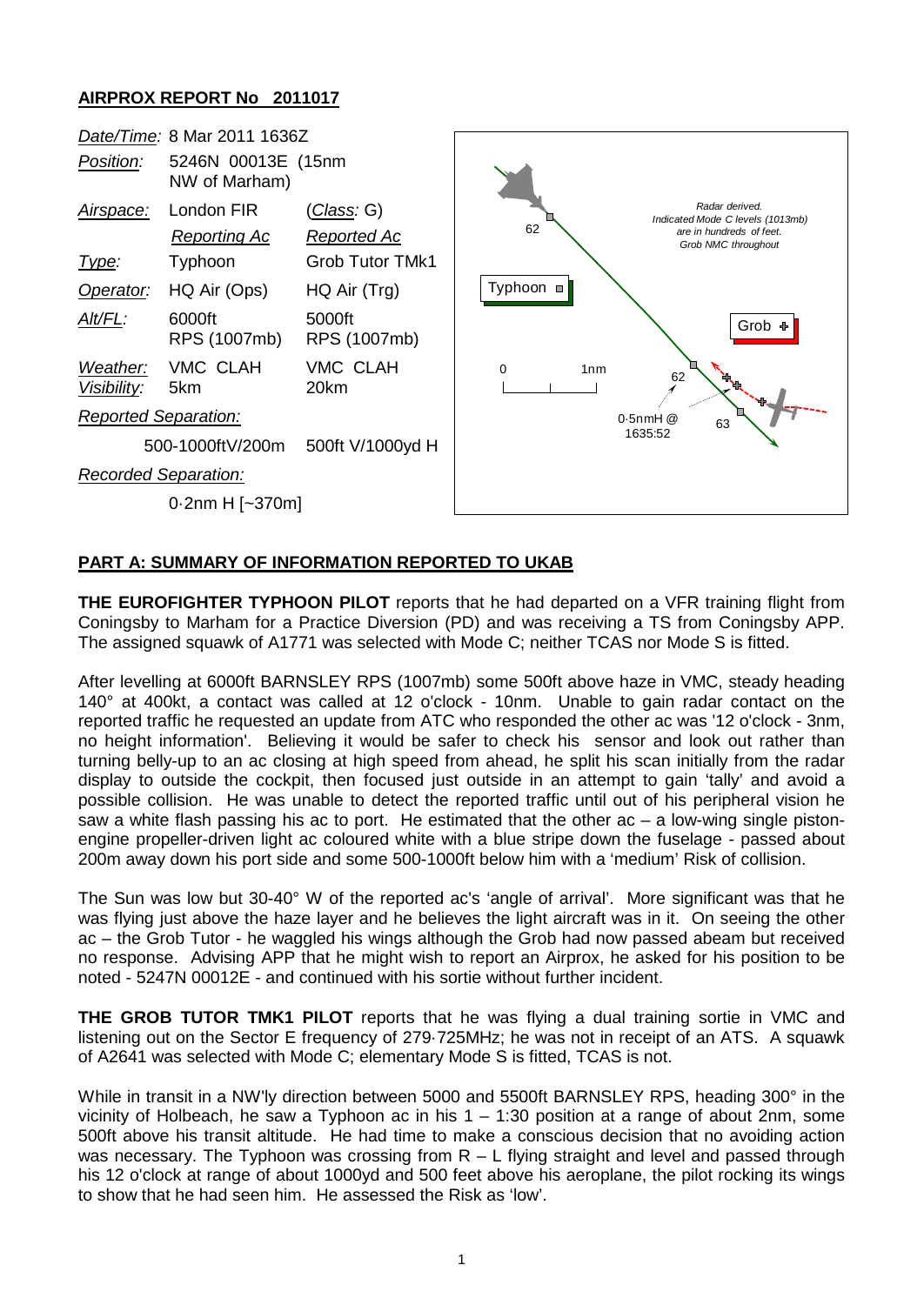Weather conditions were such that visibility was excellent above a haze layer which extended from the surface to 3500ft. His aeroplane as a white/blue colour-scheme and the HISLs and landing lamp were on.

**THE CONINGSBY APPROACH CONTROLLER (APP)** reports that with no inbound traffic and one transit on VHF, APP was band-boxed with DEPs and LARS. He received a prenote from GND for a Typhoon flying from Coningsby to Marham for a PD at 6000ft; the Typhoon was released and the VHF traffic handed over. Following the Typhoon pilot's initial call the ac was identified and the flight placed under a TS, 'reduced' due to radar clutter and the pilot requested to report level at 6000ft BARNSLEY RPS (1007mb). As the Typhoon closed to within 30nm of Marham he commenced the handover, observing an A2641 squawk in the Typhoon's 12 o'clock at 10nm, opposite direction, indicating 1000ft below so he called the traffic. The Marham controller confirmed he heard the TI and they completed the handover. The other traffic was then only 4nm away from the Typhoon and he informed the SUP that he would keep the Typhoon on his frequency until it was clear of the other ac. The Typhoon pilot then called for an update of the traffic and so he reported it at 12 o'clock - 3nm - opposite direction - no height information, as the other ac's squawk was no longer displayed on either the Scampton or Cranwell SSR feeds. As the Typhoon passed the other ac he was asked by the Typhoon pilot to update the position again; he informed him that he was now clear of the traffic and the pilot requested him to note the position and time as he may be filing an Airprox.

**THE CONINGSBY ATC SUPERVISOR (SUP)** witnessed the event and provided a report which corroborated that of APP, confirming that the traffic intensity was low and that the Unit was fully serviceable. As the Typhoon pilot was not visual with the conflictor, APP elected to keep the Typhoon on frequency until it was clear of the confliction. The Typhoon pilot called the possible Airprox as he overflew the contact.

He added that the A2641 squawk is the ATC Cranwell conspicuity code for Cranwell and Barkston Heath traffic entering, exiting or operating below the Cranwell Agreed Airspace. This in conjunction with the pilot's description of the aircraft led him to believe the reported ac was a Grob Tutor operating out of either Cranwell or Barkston Heath.

**HQ 1GP BM SM** reports that this Airprox occurred between a Tutor operating VFR transiting NW'ly between 5-5500ft in the vicinity of Holbeach and a Typhoon transiting to Marham for a PD in receipt of a TS from Coningsby APP.

The Typhoon pilot reports 5000m visibility flying 500ft above a layer of haze, whilst the Tutor pilot reports excellent visibility above a layer of haze which extended from the surface to 3500ft. Moreover, the Typhoon pilot reports that 'the sun was low and at an angle of 30-40 degrees right of the contact aircraft's angle of arrival. This reduced visibility.'

As APP handed the Typhoon over to Marham they noticed the Tutor and at 1634:32 passed accurate TI stating, "*Traffic 12 o'clock, 10 miles manoeuvring, indicating 2 thousand f…err correction 1 thousand feet below.*" At this point the Tutor was approximately 12.1nm SE of the Typhoon indicating 4800ft, with the Typhoon indicating 6300ft Mode C. The Typhoon pilot stated that he attempted to acquire the Tutor visually and by using radar to no avail, prompting him to request an update of TI.

At 1634:51, the SSR return for the Tutor disappears from the radar replay, which accords with the statement made by APP that the SSR label 'was no longer displaying on either the Scampton or Cranwell SSR feeds.' Coningsby ATC has access to both these SSR sources and sets up alternate consoles within the ACR to display each SSR feed.

At 1635:07 the handover between Coningsby was complete and at 1635:29, the Typhoon requested an update of the TI which APP passed as, "*traffic is now at 12 o'clock, 3 miles, opposite direction, no height information* [the radar replay shows 4.1nm separation]." The Typhoon pilot states in his report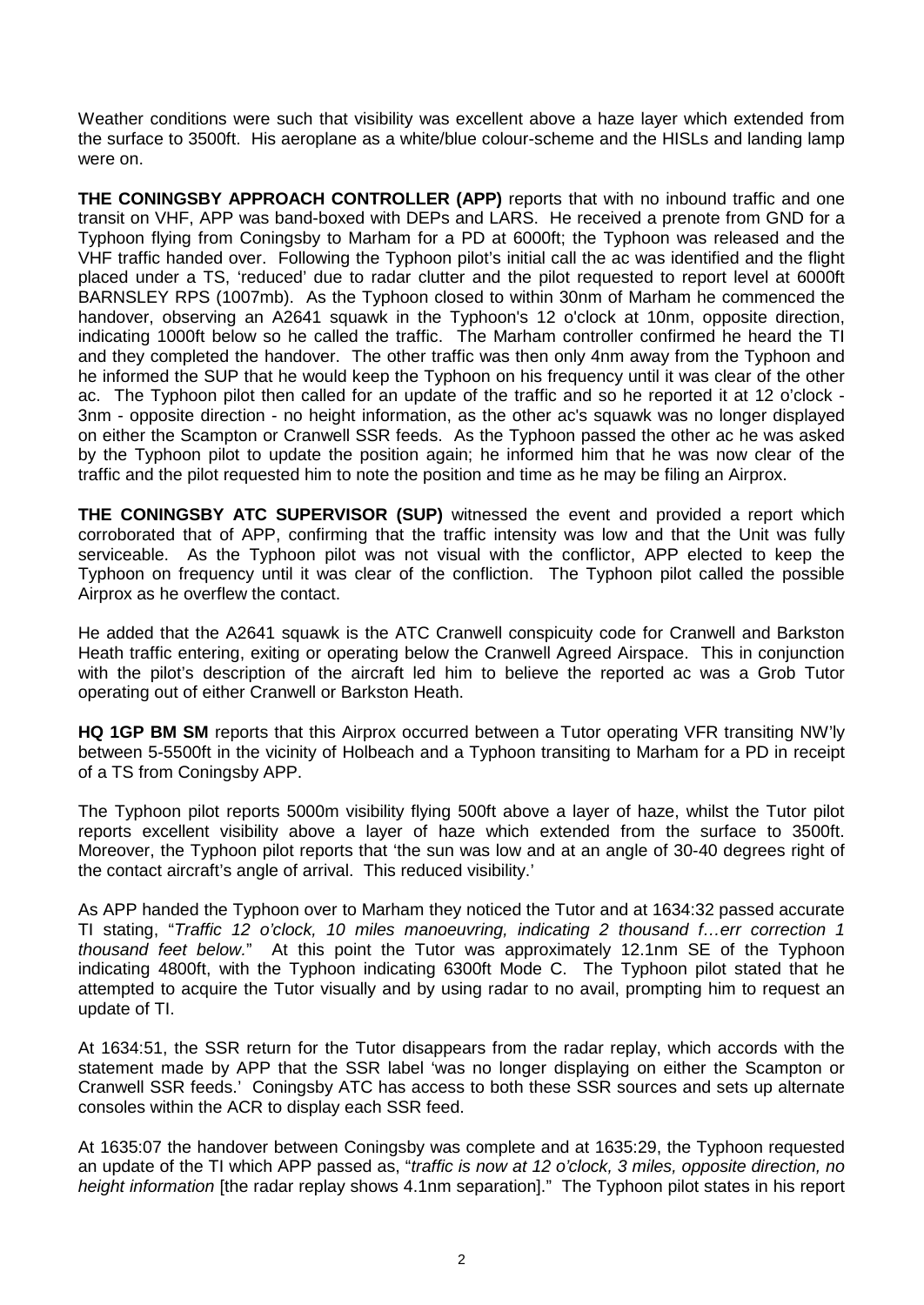that after this update he 'believed it would be safer to check my sensor and look out rather than turning belly-up to an aircraft closing at high speed in a zone broadly considered to be 12 o'clock.'

The Tutor pilot reports seeing the Typhoon 'in approximately the 1 to 1.30 position at a range of approximately 2 miles, some 500ft above'. He had time to make a conscious decision that no avoiding action was necessary.' The Typhoon pilot reports that his first sighting of the Tutor was in his peripheral vision as the ac passed 200m laterally down the port side, between 500-1000 feet below his ac.

[UKAB Note (1): The CPA occurs as the two ac pass port to port, on broadly reciprocal tracks, with a track displacement in between sweeps of about 0·2nm just after 1635:52.]

In this instance, the ATM related safety barriers worked appropriately in that the pilot in receipt of the TS received timely and accurate TI to allow him to visually acquire the conflicting ac or to take appropriate action if he was unable to do so. In this case, having received TI the Typhoon pilot decided to maintain his track in order to try to visually acquire the Tutor; however, his scan was affected by the weather conditions, the relative position of the Tutor and, arguably, the size and colour scheme of the Tutor. The Tutor pilot with the haze below them had the 'easier' scanning task which enabled the crew to visually acquire the Typhoon and to decide that no avoiding action was required.

**HQ AIR (OPS)** comments that aircraft operating VFR in Class G will occasionally become proximate. The Typhoon pilot could have adjusted his heading early to maximise separation rather than relying on the expectation that he would definitely get visual.

**HQ AIR (TRG)** comments that the Tutor pilot reports sighting the Typhoon is good time and being content that he had been sighted and avoided by the Typhoon pilot. However, it appears that the sighting was too late to have effected avoiding action had it been necessary. By contrast, the Tutor would have retained some ability to carry out any such avoiding action. Whilst reporting that no avoiding action was necessary, it appears from the radar trace that from the reported sighting at 2nm, a turn to the right was initiated that prevented a direct overflight by the Typhoon, reducing the risk further.

## **PART B: SUMMARY OF THE BOARD'S DISCUSSIONS**

Information available included reports from the pilots of both ac, transcripts of the relevant RT frequencies, radar video recordings, reports from the air traffic controller involved and reports from the appropriate ATC and operating authorities.

The Typhoon pilot had received prompt and accurate TI from Coningsby APP under the TS, which had ultimately enabled him to sight the Grob Tutor, albeit a fleeting glimpse as it passed 200m away some 500-1000ft below his ac he reported. The Board agreed that the controller had provided a good level of TI here and had conscientiously elected to retain the flight on his frequency during the period that these two ac were at close quarters, which was wise. As it was, the Typhoon pilot was unable to detect the Tutor on radar and was thus entirely reliant on TI from APP and visual sighting to avoid the other ac. Given the difficulties inherent in visually acquiring small light ac, Members agreed that positive action at an earlier stage would have been preferable. The HQ Air fast jet pilot Member reiterated the Command's view that it might have been wiser if the Typhoon pilot had just jinked 10-15° to the R to ensure that he passed clear rather than relying on visual sighting alone and other pilot Members concurred.

Although the Typhoon pilot reports that at 6000ft RPS he was flying just above a layer of haze, it is often difficult to determine the limits of a haze layer and it would seem he was further above it than he might have thought. The Grob pilot, flying at a maximum of 5500ft RPS, reported he was flying in VMC with 20km visibility; he had sighted the larger Typhoon from a range of 2nm and was not